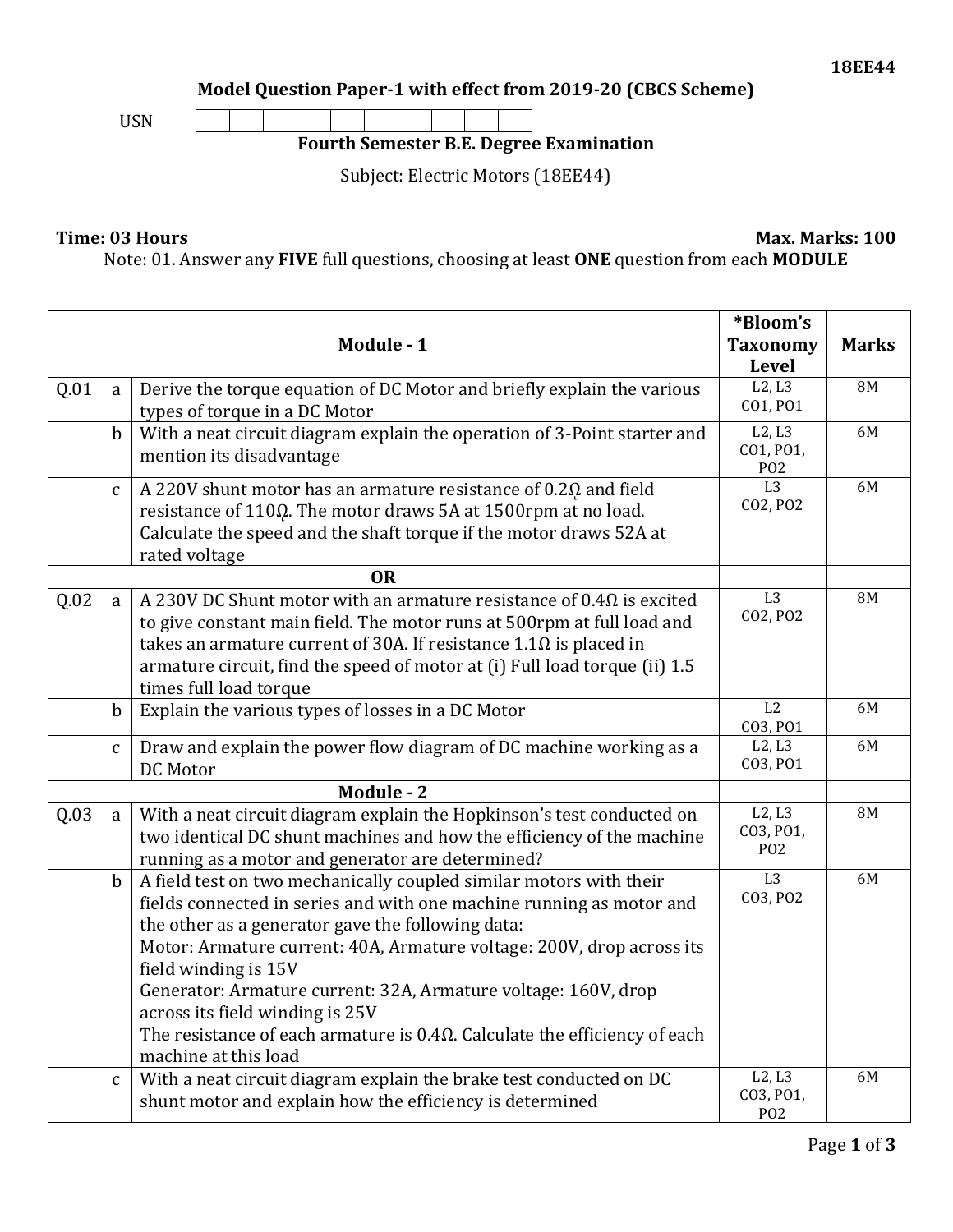| <b>OR</b> |              |                                                                                                           |                               |               |
|-----------|--------------|-----------------------------------------------------------------------------------------------------------|-------------------------------|---------------|
| Q.04      | a            | Derive the torque equation of a 3 phase induction motor. Also derive                                      | L2, L3<br>CO1, PO1            |               |
|           |              | the condition at which torque developed by the motor is maximum and                                       |                               | 8M            |
|           | $\mathbf b$  | expression for maximum torque<br>Define slip of a 3 phase induction motors and explain the effect of slip | L2, L3                        | 6M            |
|           |              | on rotor parameters                                                                                       | CO2, PO1                      |               |
|           | $\mathsf C$  | A 3 phase induction motor having star connected rotor has an induced                                      | L <sub>3</sub>                | 6M            |
|           |              | EMF of 80V between slip rings at standstill on open circuit. The rotor                                    | CO2, PO2                      |               |
|           |              | has a resistance and reactance per phase of $1\Omega$ & $4\Omega$ respectively.                           |                               |               |
|           |              | Calculate current / Phase & power factor when (a) Slip rings are short                                    |                               |               |
|           |              | circuited (b) Slip rings are connected to a star connected rheostat of $3\Omega$                          |                               |               |
|           |              | per phase                                                                                                 |                               |               |
|           |              | Module - 3                                                                                                |                               |               |
| Q.05      | a            | From the basics draw and explain the exact equivalent circuit diagram                                     | L2, L3<br>CO2, PO1            | 6M            |
|           |              | of a 3 Phase induction motor                                                                              | L2                            |               |
|           | $\mathbf b$  | Explain the operation of grid connected induction generator                                               | CO2, PO1                      | 4M            |
|           | $\mathsf C$  | Draw the circle diagram for a 3 phase, 50 Hz, 20 HP star connected                                        | L2, L3, L4                    |               |
|           |              | induction motor with the following data:                                                                  | CO <sub>2</sub>               | 10M           |
|           |              | No load test: 400V, 9A, 0.2 pf lag; Blocked rotor test: 200V, 50A, 0.4 pf lag                             | PO2, PO4                      |               |
|           |              | Determine the line current, power factor, efficiency and slip for full load                               |                               |               |
|           |              | condition                                                                                                 |                               |               |
|           |              | <b>OR</b>                                                                                                 | L2                            |               |
| Q.06      | a            | Explain the operation of double cage rotor induction motor along with                                     | CO2, PO1                      | 8M            |
|           |              | the equivalent circuit diagram and also draw its torque slip<br>characteristics                           |                               |               |
|           | $\mathbf b$  | With a neat circuit diagram explain the no load & blocked rotor test                                      | L2, L3                        | 6M            |
|           |              | conducted on a 3 phase induction motor and show how the equivalent                                        | CO3, PO1,                     |               |
|           |              | circuit diagram parameters are calculated                                                                 | P <sub>O</sub> <sub>2</sub>   |               |
|           | $\mathbf{C}$ | Explain the operation of self & externally excited induction generator                                    | L2                            | 6M            |
|           |              |                                                                                                           | CO2, PO1                      |               |
|           |              | Module - 4                                                                                                |                               |               |
| Q.07      | a            | Explain the necessity of a starter to start 3 phase induction motor and                                   | L2, L3<br>CO4, PO1,           | $8\mathrm{M}$ |
|           |              | with a neat circuit diagram explain the operation of star delta starter                                   | P <sub>O</sub> <sub>2</sub>   |               |
|           | b            | List down the various methods employed for the speed control of a 3                                       | L2, L3                        | 6M            |
|           |              | phase induction motor and explain the rotor resistance method of                                          | CO4, PO1                      |               |
|           |              | speed control with a neat circuit diagram                                                                 |                               |               |
|           | C            | With a neat diagram explain the constructional features and operation                                     | L2                            | 6M            |
|           |              | of shaded pole type induction motor                                                                       | CO1, PO1                      |               |
| <b>OR</b> |              |                                                                                                           |                               |               |
| Q.08      | a            | Explain the concept of double field revolving theory in a single phase                                    | L2, L3<br>CO1, PO1,           | <b>8M</b>     |
|           |              | IM to show that the they are not self-starting                                                            | P <sub>O</sub> <sub>2</sub>   |               |
|           | $\mathbf b$  | Using frequency control explain how the speed control of a 3 phase                                        | L2, L3                        | 6M            |
|           |              | induction motor is achieved                                                                               | CO4, PO1,<br>P <sub>0</sub> 2 |               |
|           | $\mathsf C$  | With a neat diagram explain the constructional features and operation                                     | L2                            | 6M            |
|           |              | of split phase induction motor                                                                            | CO1, PO1                      |               |